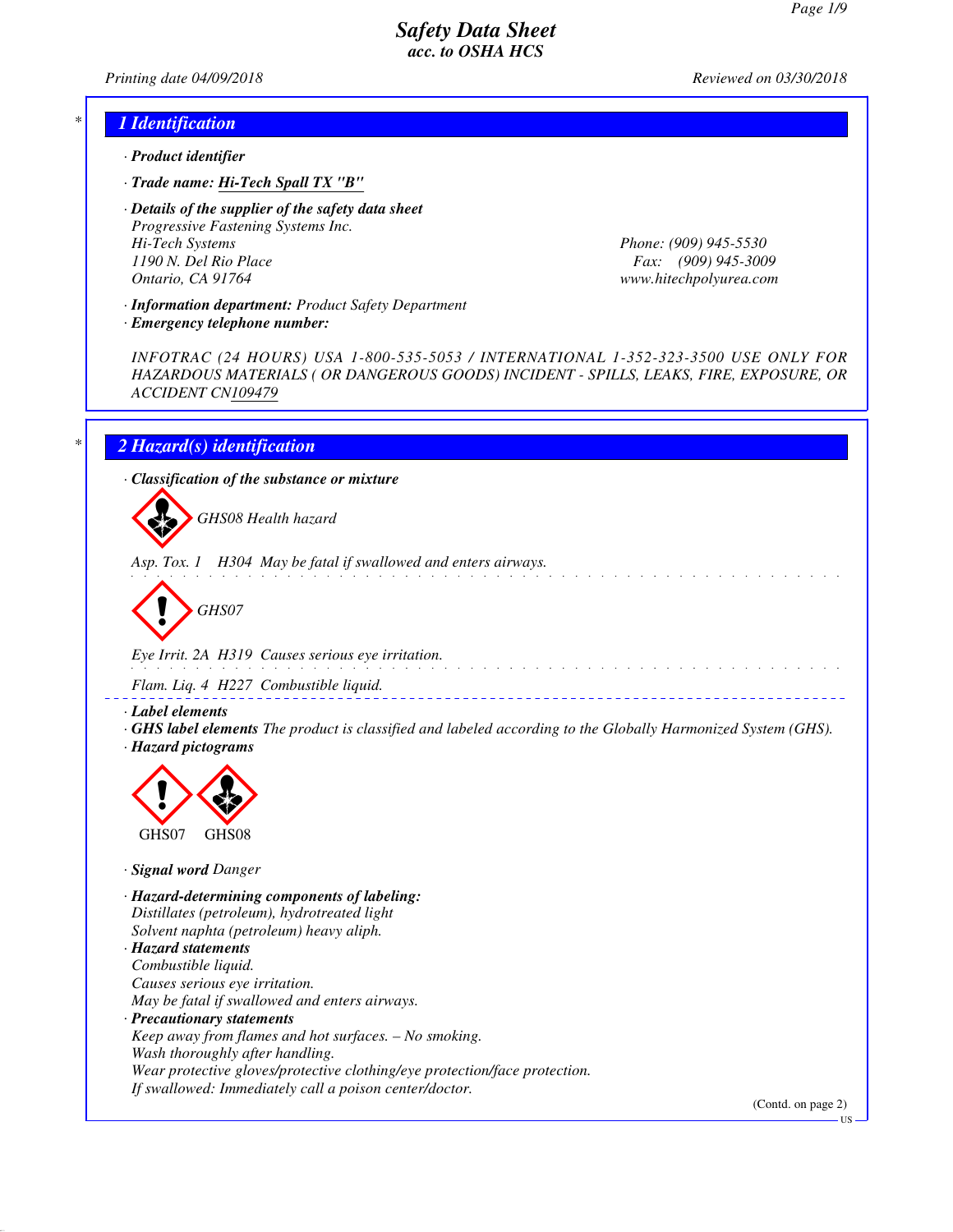*Printing date 04/09/2018 Reviewed on 03/30/2018*

*Trade name: Hi-Tech Spall TX "B"*

| Do NOT induce vomiting.                                                                                        | (Contd. of page 1) |
|----------------------------------------------------------------------------------------------------------------|--------------------|
| If in eyes: Rinse cautiously with water for several minutes. Remove contact lenses, if present and easy to do. |                    |
| Continue rinsing.                                                                                              |                    |
| If eye irritation persists: Get medical advice/attention.                                                      |                    |
| In case of fire: Use for extinction: CO2, powder or water spray.                                               |                    |
| Store in a well-ventilated place. Keep cool.                                                                   |                    |
| Store locked up.                                                                                               |                    |
| Dispose of contents/container in accordance with local/regional/national/international regulations.            |                    |
| · Classification system:                                                                                       |                    |
| $\cdot$ NFPA ratings (scale 0 - 4)                                                                             |                    |
| $Health = 2$                                                                                                   |                    |
| $Fire = 2$                                                                                                     |                    |
| $Reactivity = 0$                                                                                               |                    |
|                                                                                                                |                    |
| $\cdot$ HMIS-ratings (scale 0 - 4)                                                                             |                    |
| <b>HEALTH</b><br>$^{\ast 2}$<br>$Health = *2$                                                                  |                    |
| $\boxed{2}$<br>$Fire = 2$<br><b>FIRE</b>                                                                       |                    |
| $Reactivity = 0$<br><b>REACTIVITY</b> 0                                                                        |                    |
|                                                                                                                |                    |
| $\cdot$ Other hazards                                                                                          |                    |
| $\cdot$ Results of PBT and $vPvB$ assessment                                                                   |                    |
| · <b>PBT</b> : Not applicable.                                                                                 |                    |
| $\cdot$ vPvB: Not applicable.                                                                                  |                    |

#### *\* 3 Composition/information on ingredients*

*· Chemical characterization: Mixtures*

*· Description: Mixture of the substances listed below with nonhazardous additions.*

| $\cdot$ Dangerous components: |                                                                                                                                          |              |  |  |
|-------------------------------|------------------------------------------------------------------------------------------------------------------------------------------|--------------|--|--|
|                               | 64742-47-8 Distillates (petroleum), hydrotreated light<br>$\bigotimes$ Flam. Liq. 3, H226; $\bigotimes$ Asp. Tox. 1, H304<br>$>10$ -≤25% |              |  |  |
|                               |                                                                                                                                          |              |  |  |
|                               | 64742-96-7 Solvent naphta (petroleum) heavy aliph.<br>$\circledast$ Asp. Tox. 1, H304                                                    | > $10$ -≤25% |  |  |
|                               |                                                                                                                                          |              |  |  |
|                               | 1305-78-8 calcium oxide                                                                                                                  | $≥1-S2.5%$   |  |  |
|                               | $\leftrightarrow$ Eye Dam. 1, H318                                                                                                       |              |  |  |

# *4 First-aid measures*

*· Description of first aid measures*

- *· After inhalation: Supply fresh air; consult doctor in case of complaints.*
- *· After skin contact: Generally the product does not irritate the skin.*
- *· After eye contact: Rinse opened eye for 15 minutes under running water. If symptoms persist, consult a doctor.*
- *· After swallowing:*

*Rinse mouth and then drink plenty of water. Do not induce vomiting. Never induce vomiting or give anything by mouth if victim is unconscious or having convulsions. If symptoms persist consult doctor.*

*· Information for doctor:*

*· Most important symptoms and effects, both acute and delayed No further relevant information available.*

(Contd. on page 3)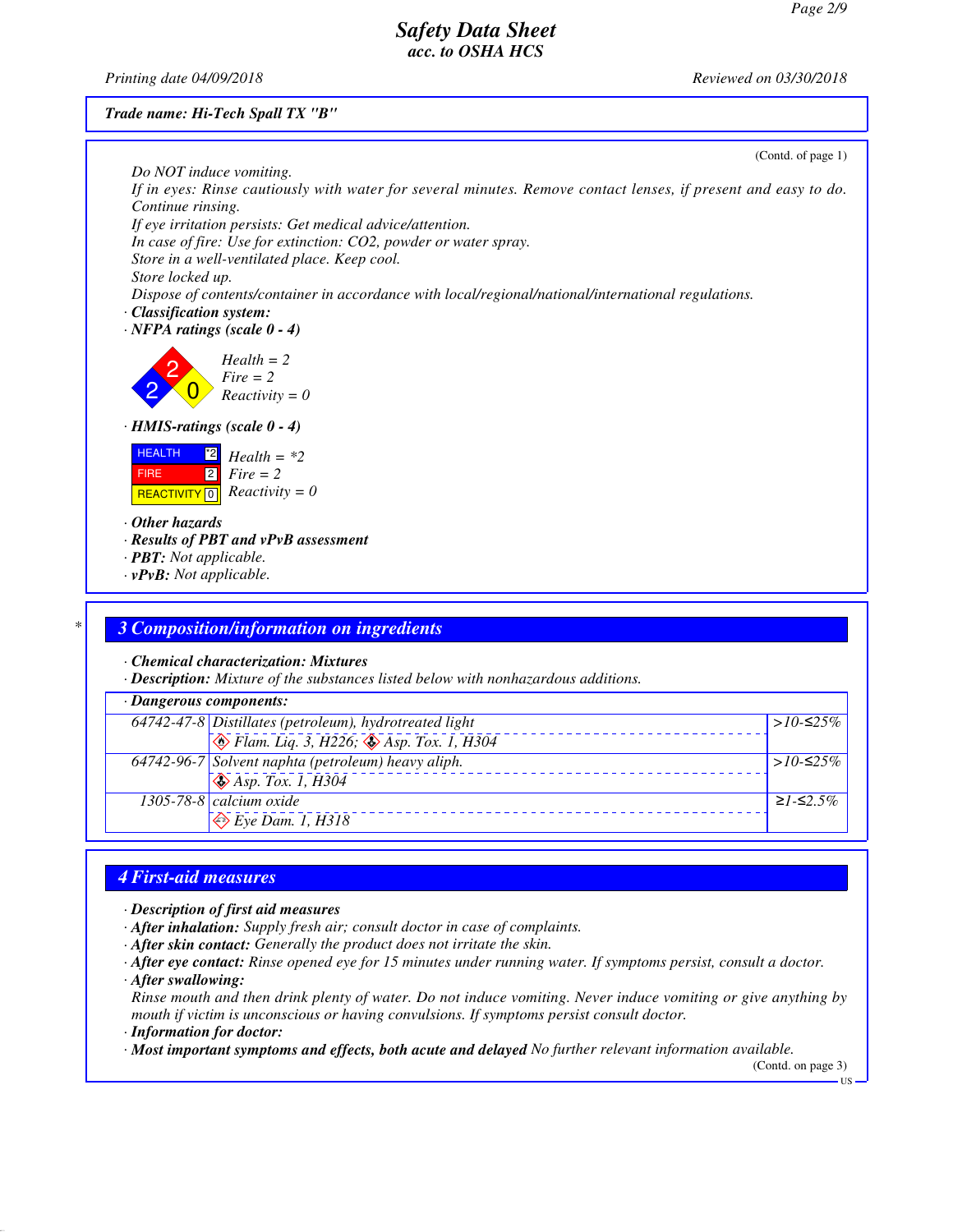*Printing date 04/09/2018 Reviewed on 03/30/2018*

*Trade name: Hi-Tech Spall TX "B"*

*· Indication of any immediate medical attention and special treatment needed No further relevant information available.*

#### *5 Fire-fighting measures*

- *· Extinguishing media*
- *· Suitable extinguishing agents: water spray, dry powder, carbon dioxide, foam*
- *· Special hazards arising from the substance or mixture Hazards during fire-fighting:*

*nitrous gases, fumes/smoke, isocyanate, vapour*

- *· Advice for firefighters · Protective equipment: Firefighters should be equipped with self-contained breathing apparatus and turn out gear. · Additional information*
- *Dispose of fire debris and contaminated extinguishing water in accordance with official regulations.*

## *\* 6 Accidental release measures*

- *· Personal precautions, protective equipment and emergency procedures Wear protective equipment. Keep unprotected persons away.*
- *· Environmental precautions: Do not allow to enter sewers/ surface or ground water.*
- *· Methods and material for containment and cleaning up: Dispose of the collected material according to regulations. Dispose contaminated material as waste according to item 13. Ensure adequate ventilation.*
- *· Reference to other sections See Section 7 for information on safe handling. See Section 8 for information on personal protection equipment.*
- *See Section 13 for disposal information.*
- *· Protective Action Criteria for Chemicals*

| $\cdot$ PAC-1: |                                                                                                           |                                |
|----------------|-----------------------------------------------------------------------------------------------------------|--------------------------------|
|                | $\overline{102\text{-}60\text{-}3}$ $\overline{1,1}$ ', $1$ '', $1$ '''-ethylenedinitrilotetrapropan-2-ol | $34$ mg/m <sup>3</sup>         |
|                | $1305 - 78 - 8$ calcium oxide                                                                             | $6$ mg/m <sup>3</sup>          |
| $\cdot$ PAC-2: |                                                                                                           |                                |
|                | 102-60-3 1,1',1",1"'-ethylenedinitrilotetrapropan-2-ol                                                    | $370$ mg/m <sup>3</sup>        |
|                | $1305 - 78 - 8$ calcium oxide                                                                             | $110$ mg/m <sup>3</sup>        |
| $\cdot$ PAC-3: |                                                                                                           |                                |
|                | $102-60-3$ 1,1',1",1"'-ethylenedinitrilotetrapropan-2-ol                                                  | $2,200$ mg/m <sup>3</sup>      |
|                | $1305 - 78 - 8$ calcium oxide                                                                             | $\sqrt{660}$ mg/m <sup>3</sup> |

## *7 Handling and storage*

*· Handling:*

*· Precautions for safe handling Ensure thorough ventilation of stores and work area. Protect against moisture.*

*· Information about protection against explosions and fires: Keep ignition sources away - Do not smoke.*

*· Conditions for safe storage, including any incompatibilities Segregate from foods and animal feeds. Segregate friom acids and bases.*

(Contd. on page 4)

US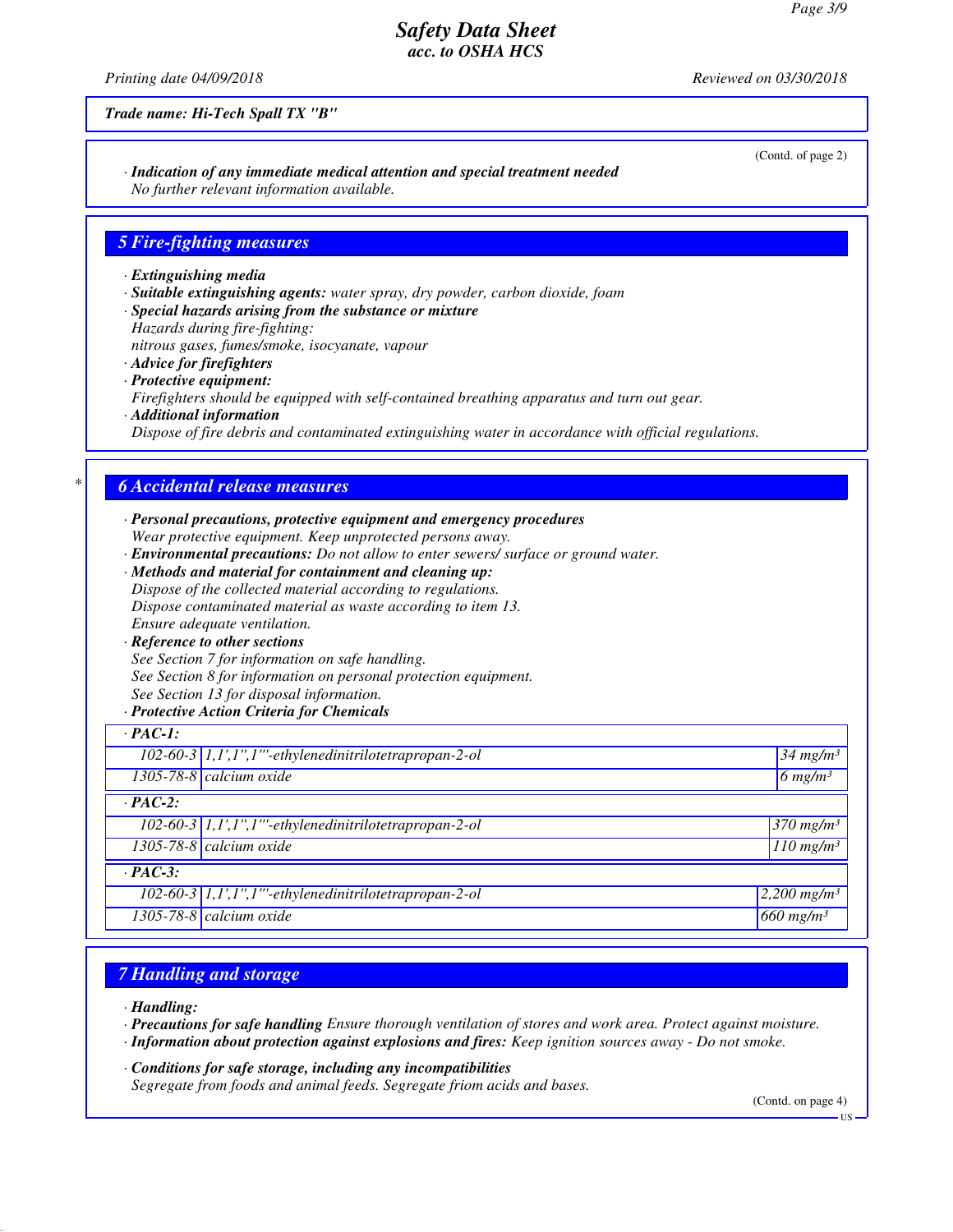*Printing date 04/09/2018 Reviewed on 03/30/2018*

(Contd. of page 3)

*Trade name: Hi-Tech Spall TX "B"*

*· Storage:*

- *· Requirements to be met by storerooms and receptacles:*
- *Carbon Steel, (Iron), High density polyethylene (HDPE), Low density polyethylene (LDPE)*
- *· Information about storage in one common storage facility: Not required.*
- *· Further information about storage conditions: Keep receptacle tightly sealed.*
- *· Specific end use(s) No further relevant information available.*

## *8 Exposure controls/personal protection*

*· Additional information about design of technical systems: No further data; see item 7.*

*· Control parameters*

*· Components with limit values that require monitoring at the workplace:*

#### *1305-78-8 calcium oxide*

*PEL Long-term value: 5 mg/m³*

*REL Long-term value: 2 mg/m³*

*TLV Long-term value: 2 mg/m³*

*· Additional information: The lists that were valid during the creation were used as basis.*

#### *· Exposure controls*

- *· Personal protective equipment:*
- *· General protective and hygienic measures:*
- *Keep away from foodstuffs, beverages and feed.*
- *Immediately remove all soiled and contaminated clothing.*

*Wash hands before breaks and at the end of work.*

*Avoid contact with the eyes.*

*Avoid contact with the eyes and skin.*

*· Breathing equipment: Not required.*

*· Protection of hands:*

*The glove material has to be impermeable and resistant to the product/ the substance/ the preparation.*

*Due to missing tests no recommendation to the glove material can be given for the product/ the preparation/ the chemical mixture.*

*Selection of the glove material on consideration of the penetration times, rates of diffusion and the degradation · Material of gloves*

*The selection of the suitable gloves does not only depend on the material, but also on further marks of quality and varies from manufacturer to manufacturer. As the product is a preparation of several substances, the resistance of the glove material can not be calculated in advance and has therefore to be checked prior to the application.*

*· Penetration time of glove material*

*The exact break through time has to be found out by the manufacturer of the protective gloves and has to be observed.*

*· Eye protection:*

\_R*Tightly sealed goggles*

*· Body protection: Protective work clothing*

(Contd. on page 5)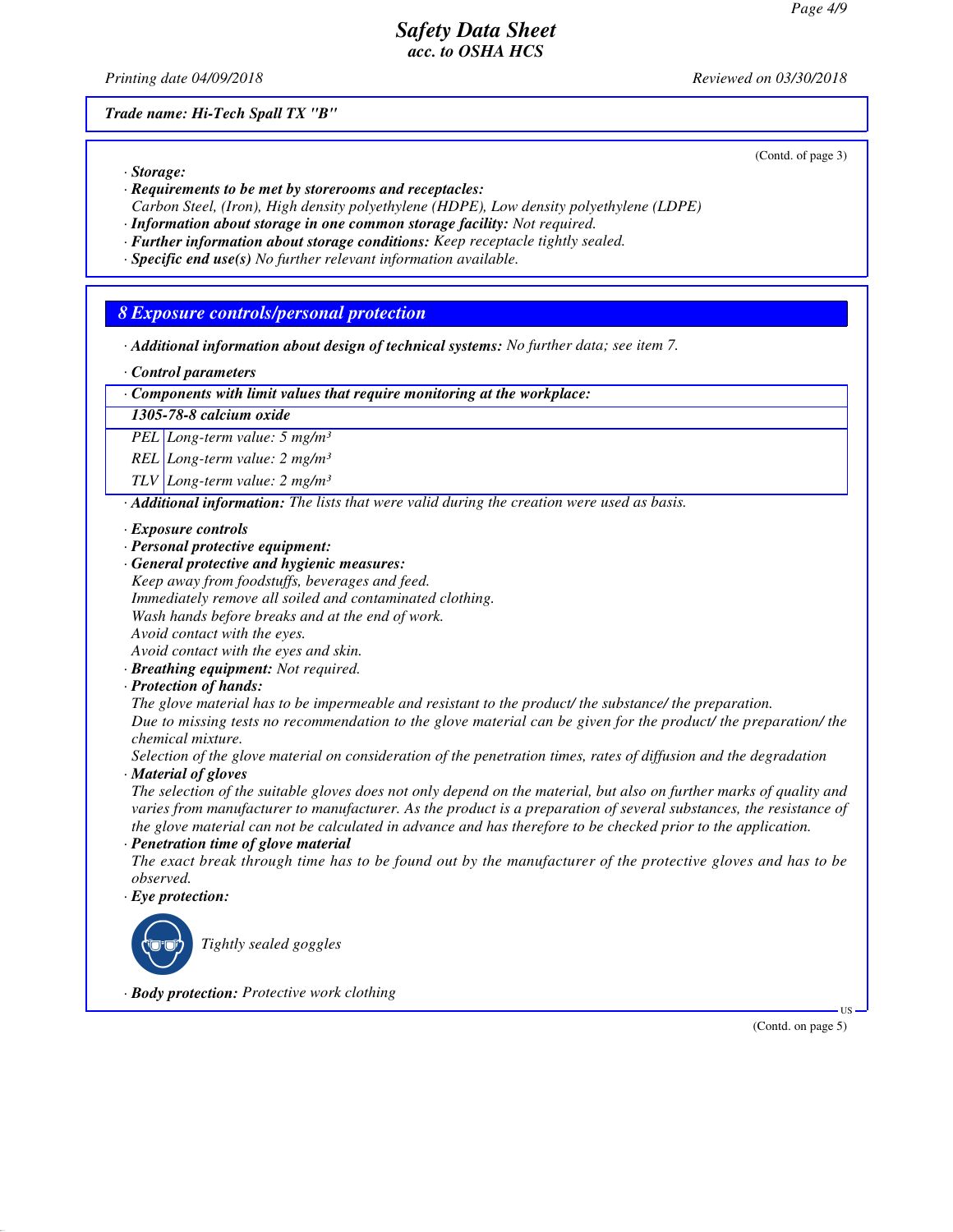*Printing date 04/09/2018 Reviewed on 03/30/2018*

*Trade name: Hi-Tech Spall TX "B"*

(Contd. of page 4)

| <b>9 Physical and chemical properties</b>                                  |                                            |  |  |  |
|----------------------------------------------------------------------------|--------------------------------------------|--|--|--|
| · Information on basic physical and chemical properties                    |                                            |  |  |  |
| <b>General Information</b>                                                 |                                            |  |  |  |
| $\cdot$ Appearance:                                                        |                                            |  |  |  |
| Form:                                                                      | Liquid                                     |  |  |  |
| Color:<br>$\cdot$ Odor:                                                    | Amber colored<br>slight odour              |  |  |  |
| · Odor threshold:                                                          | Not determined.                            |  |  |  |
| $\cdot$ pH-value:                                                          | Not determined.                            |  |  |  |
|                                                                            |                                            |  |  |  |
| · Change in condition                                                      | Undetermined.                              |  |  |  |
| <b>Melting point/Melting range:</b><br><b>Boiling point/Boiling range:</b> | 200 °C (392 °F)                            |  |  |  |
|                                                                            |                                            |  |  |  |
| · Flash point:                                                             | 61 °C (141.8 °F)                           |  |  |  |
| · Flammability (solid, gaseous):                                           | Not applicable.                            |  |  |  |
| · Ignition temperature:                                                    | 210 °C (410 °F)                            |  |  |  |
| · Decomposition temperature:                                               | Not determined.                            |  |  |  |
| · Auto igniting:                                                           | Product is not selfigniting.               |  |  |  |
| · Danger of explosion:                                                     | Not determined.                            |  |  |  |
| · Explosion limits:                                                        |                                            |  |  |  |
| Lower:                                                                     | $0.5$ Vol $\%$                             |  |  |  |
| Upper:                                                                     | 6.5 Vol %                                  |  |  |  |
| $\cdot$ Vapor pressure at 20 °C (68 °F):                                   | 2 hPa (1.5 mm Hg)                          |  |  |  |
| · Density:                                                                 | Not determined.                            |  |  |  |
| · Relative density                                                         | Not determined.                            |  |  |  |
| · Vapor density                                                            | Not determined.                            |  |  |  |
| $\cdot$ Evaporation rate                                                   | Not determined.                            |  |  |  |
| · Solubility in / Miscibility with                                         |                                            |  |  |  |
| Water:                                                                     | Not miscible or difficult to mix.          |  |  |  |
| · Partition coefficient (n-octanol/water): Not determined.                 |                                            |  |  |  |
| · Viscosity:                                                               |                                            |  |  |  |
| Dynamic:                                                                   | Not determined.                            |  |  |  |
| Kinematic:                                                                 | Not determined.                            |  |  |  |
| · Solvent content:                                                         |                                            |  |  |  |
| <b>VOC</b> content:                                                        | $0.00\%$                                   |  |  |  |
|                                                                            | $0.0$ g/l / $0.00$ lb/gl                   |  |  |  |
| $\cdot$ Other information                                                  | No further relevant information available. |  |  |  |

# *10 Stability and reactivity*

*· Reactivity No further relevant information available.*

*· Chemical stability*

*· Thermal decomposition / conditions to be avoided: No decomposition if used according to specifications.*

(Contd. on page 6)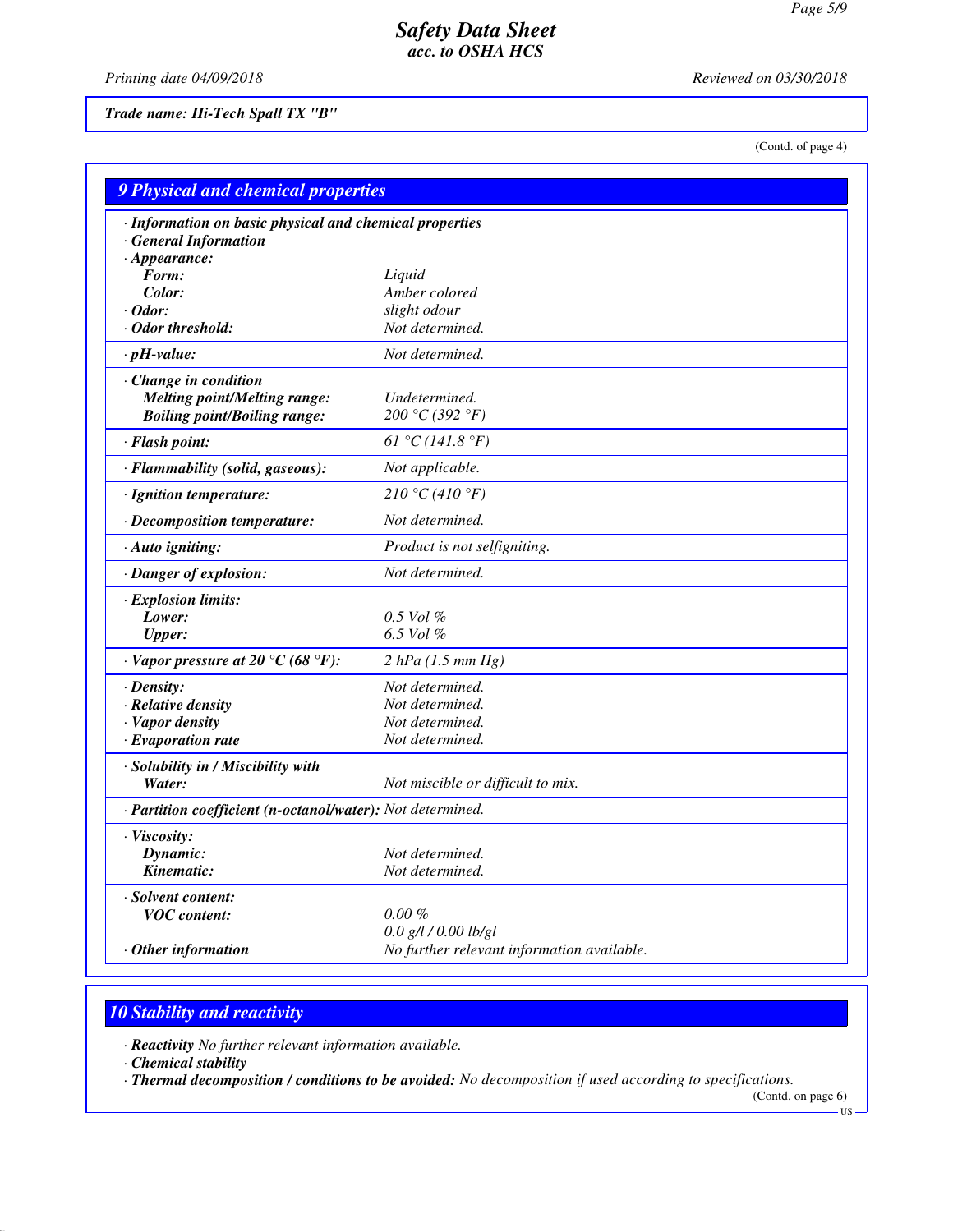*Printing date 04/09/2018 Reviewed on 03/30/2018*

(Contd. of page 5)

#### *Trade name: Hi-Tech Spall TX "B"*

*· Possibility of hazardous reactions*

*Contact with certain rubbers and plastics can cause brittleness of the substance/product with subsequent loss in strength.*

*Exothermic reaction. Reacts with strong acids and alkalies. Reacts with oxidizing agents.*

*· Conditions to avoid Avoid moisture*

## *· Incompatible materials: acids, amines, alcohols, water, Alkalines, strong bases, Products that react with isocyantes*

*· Hazardous decomposition products: aromatic isocyanates, gases/vapours carbon monoxide, carbon dioxide, nitrogen oxide, hydrogen cyanide*

## *11 Toxicological information*

- *· Information on toxicological effects*
- *· Acute toxicity:*
- *· Primary irritant effect:*
- *· on the skin: No irritant effect.*
- *· on the eye: Irritating effect.*
- *· Sensitization: No sensitizing effects known.*
- *· Additional toxicological information:*
- *The product shows the following dangers according to internally approved calculation methods for preparations: Irritant*
- *· Carcinogenic categories*

*· IARC (International Agency for Research on Cancer)*

*None of the ingredients is listed.*

*· NTP (National Toxicology Program)*

*None of the ingredients is listed.*

*· OSHA-Ca (Occupational Safety & Health Administration)*

*None of the ingredients is listed.*

# *12 Ecological information*

*· Toxicity*

- *· Aquatic toxicity: No further relevant information available.*
- *· Persistence and degradability No further relevant information available.*
- *· Behavior in environmental systems:*
- *· Bioaccumulative potential No further relevant information available.*
- *· Mobility in soil No further relevant information available.*
- *· Additional ecological information:*
- *· General notes:*

*Water hazard class 1 (Self-assessment): slightly hazardous for water*

*Do not allow undiluted product or large quantities of it to reach ground water, water course or sewage system.*

- *· Results of PBT and vPvB assessment*
- *· PBT: Not applicable.*
- *· vPvB: Not applicable.*
- *· Other adverse effects No further relevant information available.*

(Contd. on page 7)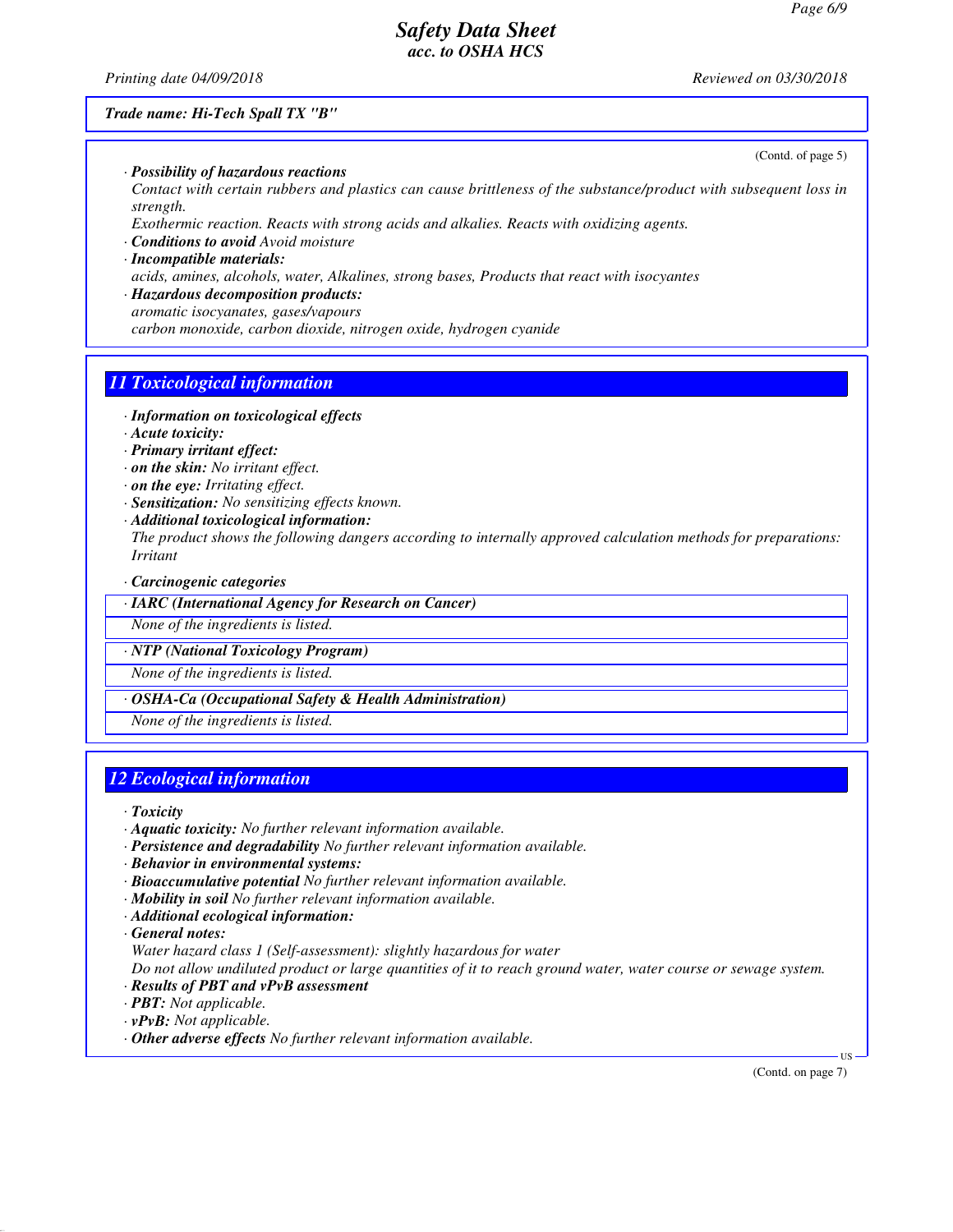*Printing date 04/09/2018 Reviewed on 03/30/2018*

*Trade name: Hi-Tech Spall TX "B"*

(Contd. of page 6)

#### *13 Disposal considerations*

*· Waste treatment methods*

*· Recommendation:*

*Must not be disposed of together with household garbage. Do not allow product to reach sewage system. Incinerate in a licensed facility. Dispose of in a licensed facility. Do not discharge substance/product into sewer system.*

*· Uncleaned packagings:*

*· Recommendation: Disposal must be made according to official regulations.*

| <b>14 Transport information</b>                                                           |                 |
|-------------------------------------------------------------------------------------------|-----------------|
| · UN-Number<br>· DOT, ADN, IMDG, IATA                                                     | not regulated   |
| $\cdot$ UN proper shipping name<br>· DOT, ADN, IMDG, IATA                                 | not regulated   |
| $\cdot$ Transport hazard class(es)                                                        |                 |
| · DOT, ADN, IMDG, IATA<br>$\cdot Class$                                                   | not regulated   |
| · Packing group<br>· DOT, IMDG, IATA                                                      | not regulated   |
| · Environmental hazards:                                                                  | Not applicable. |
| Special precautions for user                                                              | Not applicable. |
| $\cdot$ Transport in bulk according to Annex II of<br><b>MARPOL73/78 and the IBC Code</b> | Not applicable. |
| · UN "Model Regulation":                                                                  | not regulated   |

## *\* 15 Regulatory information*

*· Safety, health and environmental regulations/legislation specific for the substance or mixture*

*· Sara*

*· Section 355 (extremely hazardous substances):*

*None of the ingredients is listed.*

*· Section 313 (Specific toxic chemical listings):*

*None of the ingredients is listed.*

*· TSCA (Toxic Substances Control Act):*

*All ingredients are listed.*

*· Proposition 65*

*· Chemicals known to cause cancer:*

*None of the ingredients is listed.*

*· Chemicals known to cause reproductive toxicity for females:*

*None of the ingredients is listed.*

(Contd. on page 8)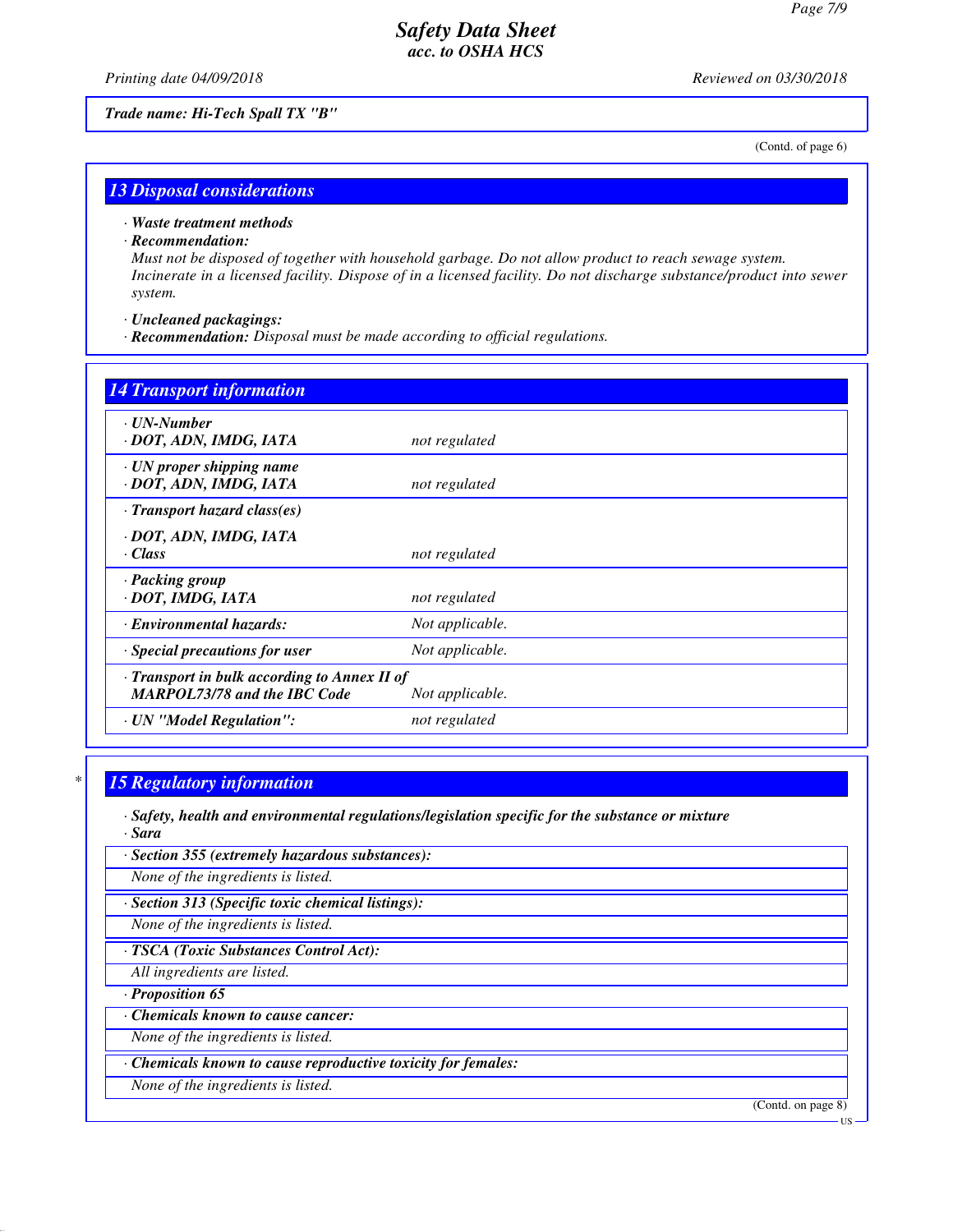*Printing date 04/09/2018 Reviewed on 03/30/2018*

*Trade name: Hi-Tech Spall TX "B"*

(Contd. of page 7)

*· Chemicals known to cause reproductive toxicity for males:*

*None of the ingredients is listed.*

*· Chemicals known to cause developmental toxicity:*

*None of the ingredients is listed.*

*· Carcinogenic categories*

*· EPA (Environmental Protection Agency)*

*None of the ingredients is listed.*

*· TLV (Threshold Limit Value established by ACGIH)*

*None of the ingredients is listed.*

*· NIOSH-Ca (National Institute for Occupational Safety and Health)*

*None of the ingredients is listed.*

*· GHS label elements The product is classified and labeled according to the Globally Harmonized System (GHS). · Hazard pictograms*



*· Signal word Danger*

*· Hazard-determining components of labeling: Distillates (petroleum), hydrotreated light Solvent naphta (petroleum) heavy aliph. · Hazard statements Combustible liquid. Causes serious eye irritation. May be fatal if swallowed and enters airways. · Precautionary statements Keep away from flames and hot surfaces. – No smoking. Wash thoroughly after handling. Wear protective gloves/protective clothing/eye protection/face protection. If swallowed: Immediately call a poison center/doctor. Do NOT induce vomiting. If in eyes: Rinse cautiously with water for several minutes. Remove contact lenses, if present and easy to do. Continue rinsing. If eye irritation persists: Get medical advice/attention. In case of fire: Use for extinction: CO2, powder or water spray. Store in a well-ventilated place. Keep cool. Store locked up. Dispose of contents/container in accordance with local/regional/national/international regulations. · Chemical safety assessment: A Chemical Safety Assessment has not been carried out.*

#### *16 Other information*

*This information is based on our present knowledge. However, this shall not constitute a guarantee for any specific product features and shall not establish a legally valid contractual relationship.*

*· Department issuing SDS: Environment protection department.*

*· Contact: Safety Department*

*· Date of preparation / last revision 04/09/2018 / 3*

(Contd. on page 9)

US